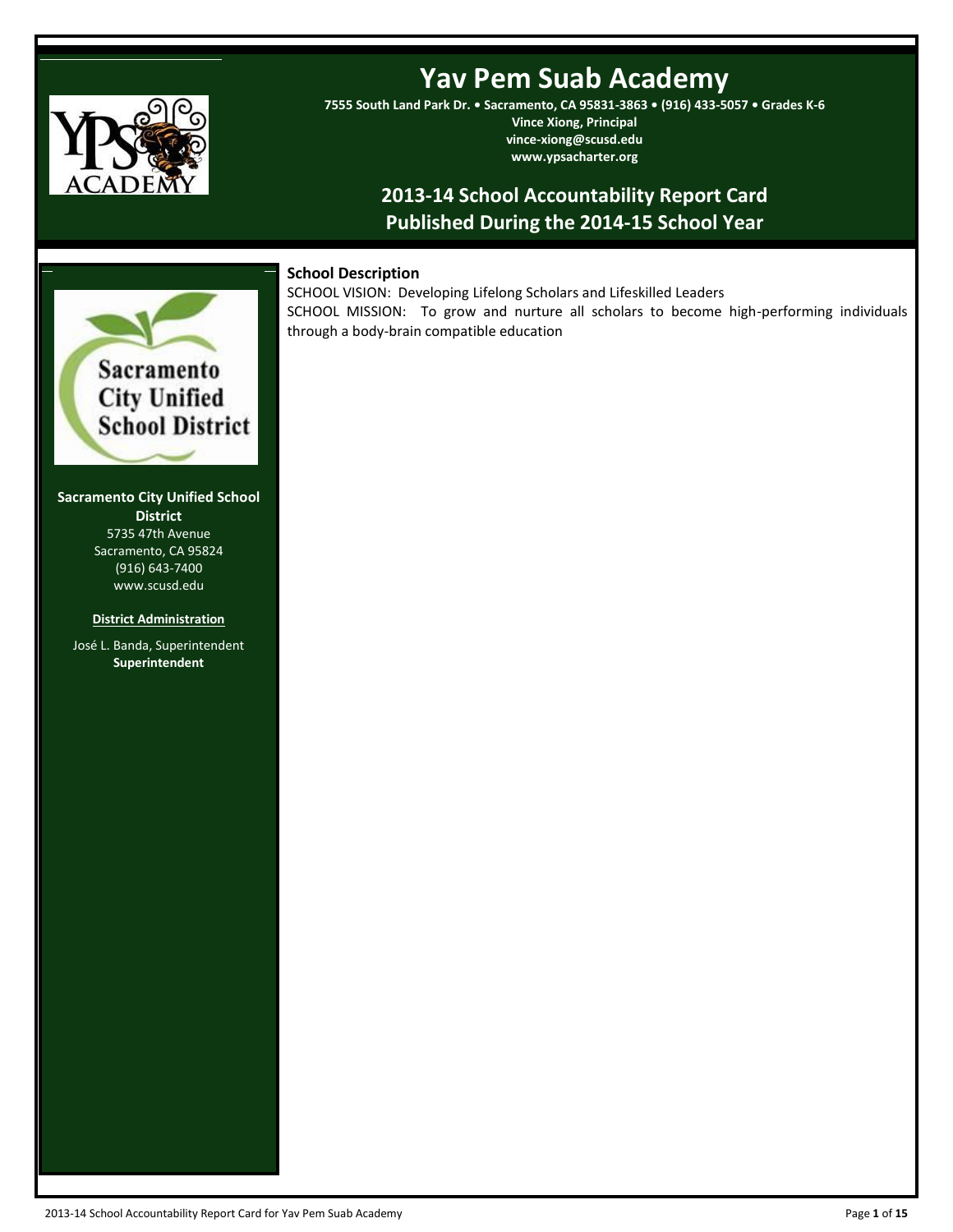# **About the SARC**

Every school in California is required by state law to publish a School Accountability Report Card (SARC), by February 1 of each year. The SARC contains information about the condition and performance of each California public school. Under the Local Control Funding Formula (LCFF) all local educational agencies (LEAs) are required to prepare a Local Control Accountability Plan (LCAP), which describes how they intend to meet annual school-specific goals for all pupils, with specific activities to address state and local priorities. Additionally, data reported in an LCAP is to be consistent with data reported in the SARC.

- For more information about SARC requirements, see the California Department of Education (CDE) SARC Web page at http://www.cde.ca.gov/ta/ac/sa/.
- View this SARC online at the school and/or LEA Web sites.
- For more information about the LCFF or LCAP, see the CDE LCFF Web page at http://www.cde.ca.gov/fg/aa/lc/.
- For additional information about the school, parents and community members should contact the school at (916) 433-5057.

| 2013-14 Student Enrollment by Grade Level       |     |  |  |  |  |  |
|-------------------------------------------------|-----|--|--|--|--|--|
| <b>Grade Level</b><br><b>Number of Students</b> |     |  |  |  |  |  |
| Kinder.                                         | 60  |  |  |  |  |  |
| Gr. 1                                           | 69  |  |  |  |  |  |
| Gr. 2                                           | 66  |  |  |  |  |  |
| Gr.3                                            | 66  |  |  |  |  |  |
| Gr. 4                                           | 71  |  |  |  |  |  |
| Gr. 5                                           | 47  |  |  |  |  |  |
| Gr. 6                                           | 48  |  |  |  |  |  |
| Total                                           | 427 |  |  |  |  |  |

| 2013-14 Student Enrollment by Group    |                                    |  |  |  |  |
|----------------------------------------|------------------------------------|--|--|--|--|
| Group                                  | <b>Percent of Total Enrollment</b> |  |  |  |  |
| <b>Black or African American</b>       | 8.9                                |  |  |  |  |
| American Indian or Alaska Native       | 0.0                                |  |  |  |  |
| Asian                                  | 69.8                               |  |  |  |  |
| <b>Filipino</b>                        | 0.0                                |  |  |  |  |
| <b>Hispanic or Latino</b>              | 13.3                               |  |  |  |  |
| Native Hawaiian/Pacific Islander       | 0.2                                |  |  |  |  |
| White                                  | 4.4                                |  |  |  |  |
| <b>Two or More Races</b>               | 3.3                                |  |  |  |  |
| <b>Socioeconomically Disadvantaged</b> | 87.4                               |  |  |  |  |
| <b>English Learners</b>                | 47.3                               |  |  |  |  |
| <b>Students with Disabilities</b>      | 6.8                                |  |  |  |  |

# **A. Conditions of Learning**

#### **State Priority: Basic**

The SARC provides the following information relevant to the Basic State Priority (Priority 1):

- Degree to which teachers are appropriately assigned and fully credentialed in the subject area and for the pupils they are teaching;
- Pupils have access to standards-aligned instructional materials; and
- School facilities are maintained in good repair.

| <b>Teacher Credentials</b>                     |           |       |              |  |  |  |  |
|------------------------------------------------|-----------|-------|--------------|--|--|--|--|
| <b>Yav Pem Suab Academy</b>                    | $12 - 13$ | 13-14 | 14-15        |  |  |  |  |
| <b>Fully Credentialed</b>                      | 18        | 19    | 19           |  |  |  |  |
| <b>Without Full Credential</b>                 | 0         | 0     | 0            |  |  |  |  |
| Teaching Outside Subject Area of Competence    | O         | n     | $\mathbf{I}$ |  |  |  |  |
| <b>Sacramento City Unified School District</b> | $12 - 13$ | 13-14 | 14-15        |  |  |  |  |
| <b>Fully Credentialed</b>                      |           |       | 1558         |  |  |  |  |
| <b>Without Full Credential</b>                 |           |       | 13           |  |  |  |  |
| Teaching Outside Subject Area of Competence    |           |       |              |  |  |  |  |

| Teacher Misassignments and Vacant Teacher Positions at this School |  |  |  |  |  |  |  |
|--------------------------------------------------------------------|--|--|--|--|--|--|--|
| <b>Yav Pem Suab Academy</b><br>$12 - 13$<br>$13-14$<br>14-15       |  |  |  |  |  |  |  |
| <b>Teachers of English Learners</b>                                |  |  |  |  |  |  |  |
| <b>Total Teacher Misassignments</b>                                |  |  |  |  |  |  |  |
| <b>Vacant Teacher Positions</b>                                    |  |  |  |  |  |  |  |

\* "Misassignments" refers to the number of positions filled by teachers who lack legal authorization to teach that grade level, subject area, student group, etc. Total Teacher Misassignments includes the number of Misassignments of Teachers of English Learners.

2014-2015 data as of 01/23/2015.

#### **Core Academic Classes Taught by Highly Qualified Teachers**

**2013-14 Percent of Classes In Core Academic Subjects Core Academic Classes Taught by Highly Qualified Teachers**

| <b>Location of Classes</b>  | <b>Taught by Highly</b><br><b>Qualified Teachers</b> | <b>Not Taught by Highly</b><br><b>Qualified Teachers</b> |  |  |
|-----------------------------|------------------------------------------------------|----------------------------------------------------------|--|--|
| This School                 | 100.00                                               | 0.00                                                     |  |  |
|                             | <b>Districtwide</b>                                  |                                                          |  |  |
| All Schools                 | 99.26                                                | 0.74                                                     |  |  |
| <b>High-Poverty Schools</b> | 99.22                                                | 0.78                                                     |  |  |
| <b>Low-Poverty Schools</b>  | 100.00                                               | 0.00                                                     |  |  |

High-poverty schools are defined as those schools with student eligibility of approximately 40 percent or more in the free and reduced price meals program. Low-poverty schools are those with student eligibility of approximately 39 percent or less in the free and reduced price meals program.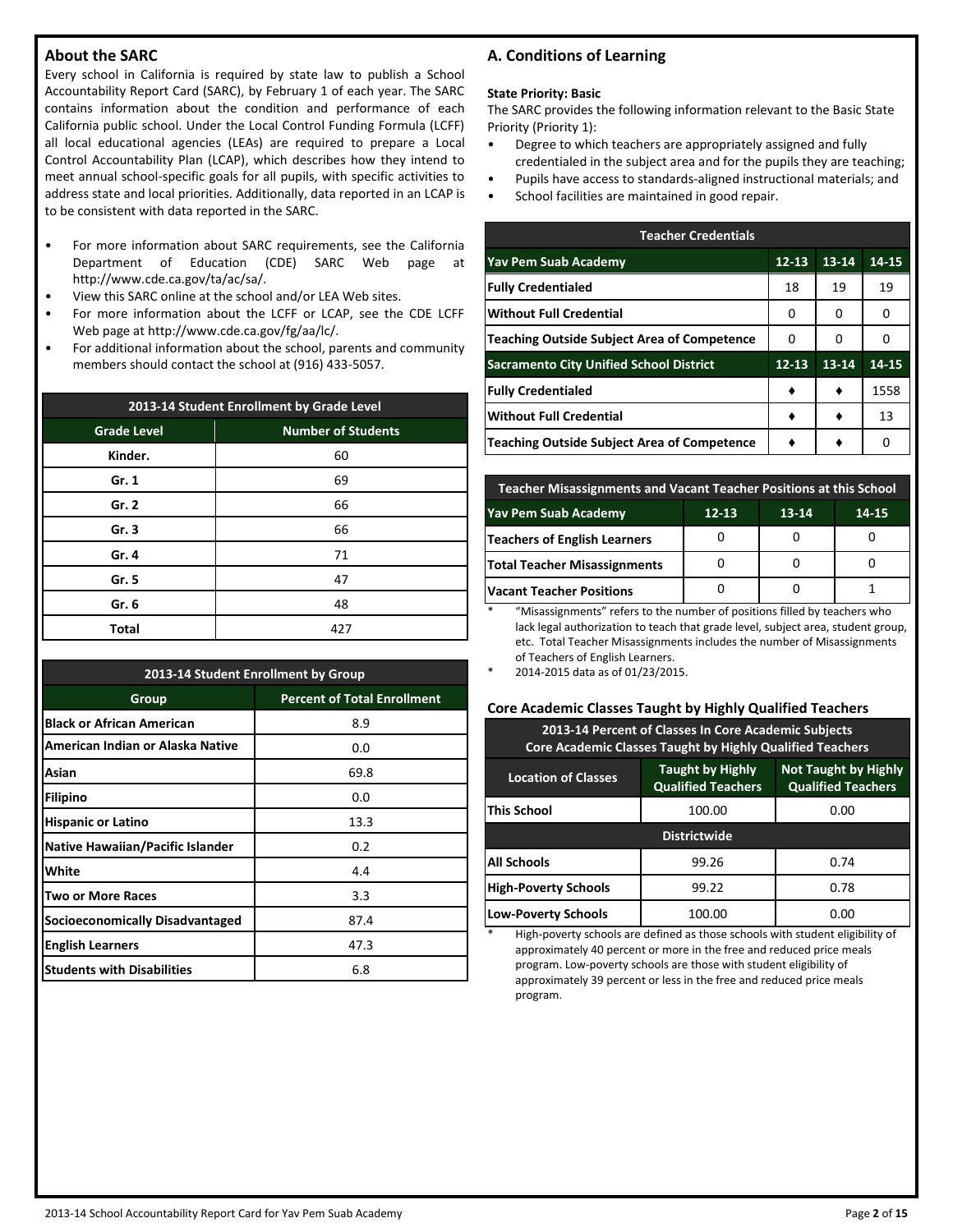# **Quality, Currency, Availability of Textbooks and Instructional Materials (School Year 2014-15)**

Textbooks are chosen for their alignment with California Content Standards, California Frameworks, and appropriateness for Yav Pem Suab Academy students. Textbook sufficiency data is collected annually.

| <b>Elementary School</b>                      |                               |                            |  |  |  |  |
|-----------------------------------------------|-------------------------------|----------------------------|--|--|--|--|
| <b>Title</b>                                  | Subject                       | <b>Date of Publication</b> |  |  |  |  |
| Open Court Reading, SRA                       | Reading/Language Arts         | 2002                       |  |  |  |  |
| Moving Into English, Harcourt                 | English Language              | 2004                       |  |  |  |  |
| High Point, Hampton Brown                     | English Language Arts         | 2002                       |  |  |  |  |
| Avenues, Hampton Brown                        | English Language              | 2002                       |  |  |  |  |
| California Mathematics, Macmillan McGraw-Hill | <b>Mathematics</b>            | 2009                       |  |  |  |  |
| California Science, McMillian McGraw-Hill     | Science                       | 2008                       |  |  |  |  |
| California Vistas, McMillian McGraw-Hill      | <b>History/Social Science</b> | 2007                       |  |  |  |  |

| <b>Middle School</b>                                                           |                            |                            |  |  |  |  |  |
|--------------------------------------------------------------------------------|----------------------------|----------------------------|--|--|--|--|--|
| <b>Title</b>                                                                   | <b>Subject</b>             | <b>Date of Publication</b> |  |  |  |  |  |
| REACH!                                                                         | <b>Reading Development</b> | 2002                       |  |  |  |  |  |
| LANGUAGE! Sopris West                                                          | <b>Reading Development</b> | 2005                       |  |  |  |  |  |
| High Point, Hampton Brown                                                      | <b>Reading Development</b> | 2001                       |  |  |  |  |  |
| Holt Literature and Language Arts, Course 1 Holt, Rinehart, Winston            | Language Arts              | 2003                       |  |  |  |  |  |
| Holt Literature and Language Arts, Course 2 Holt, Rinehart, Winston            | Language Arts              | 2003                       |  |  |  |  |  |
| High Point, Hampton Brown                                                      | English Language           | 2001                       |  |  |  |  |  |
| Prentice Hall Mathematics, California Pre-Algebra, Pearson Prentice Hall,      | <b>Mathematics</b>         | 2009                       |  |  |  |  |  |
| Prentice Hall Mathematics, California Algebra, Pearson Prentice Hall           | <b>Mathematics</b>         | 2009                       |  |  |  |  |  |
| Geometry, McDougal Littell                                                     | <b>Mathematics</b>         | 2004                       |  |  |  |  |  |
| Life Science, Holt, Rinehart and Winston                                       | Science                    | 2007                       |  |  |  |  |  |
| Focus on Physical Science, Glencoe/McGraw-Hill                                 | Science                    | 2007                       |  |  |  |  |  |
| History Alive! Medieval World and Beyond, Teachers' Curriculum Institute (TCI) | History                    | 2005                       |  |  |  |  |  |
| History Alive! The United States Through Industrialism, Teachers' Curriculum   | History                    | 2005                       |  |  |  |  |  |

#### **School Facility Conditions and Planned Improvements (Most Recent Year)**

The main campus was built in 1988. This school has 2 permanent classrooms which include a multipurpose room, a library, and an administrative building. The school also has 10 portables.

The district takes great efforts to ensure that all schools are clean, safe, and functional. District maintenance staff ensures that the repairs necessary to keep the school in good repair and working order are completed in a timely manner. A work order process is used to ensure efficient service and that emergency repairs are given the highest priority. The district governing board has adopted cleaning standards for all the schools in the district. A summary of these standards is available at the school office, or at the district operations office. The principal works directly with the custodial staff to develop cleaning schedules to ensure a clean and safe school.

The State Legislature established the Deferred Maintenance Fund (DMF) in 1980 to assist districts in maintaining facilities and sites. The District has participated in the Deferred Maintenance Program since its inception. The program requires both the local district and the State of California to share equally in the cost of major deferred maintenance projects, with the maximum contribution from the State limited to approximately one-half of one percent of the District's General Fund and Adult Education Fund operating budgets. For fiscal years 2008-09 through 2012-13, the Deferred Maintenance Program has been included in the State's Tier III Flexibility Program. Therefore, DMF funds received by the District are deposited in the General Fund, and are unrestricted. Due to state budget cuts for 2010-11 these unrestricted funds have not been designated to deferred maintenance purposes. The funds were used as part of the Tier III recommendations approved by the Board on the May 6, 2010 Board Meeting.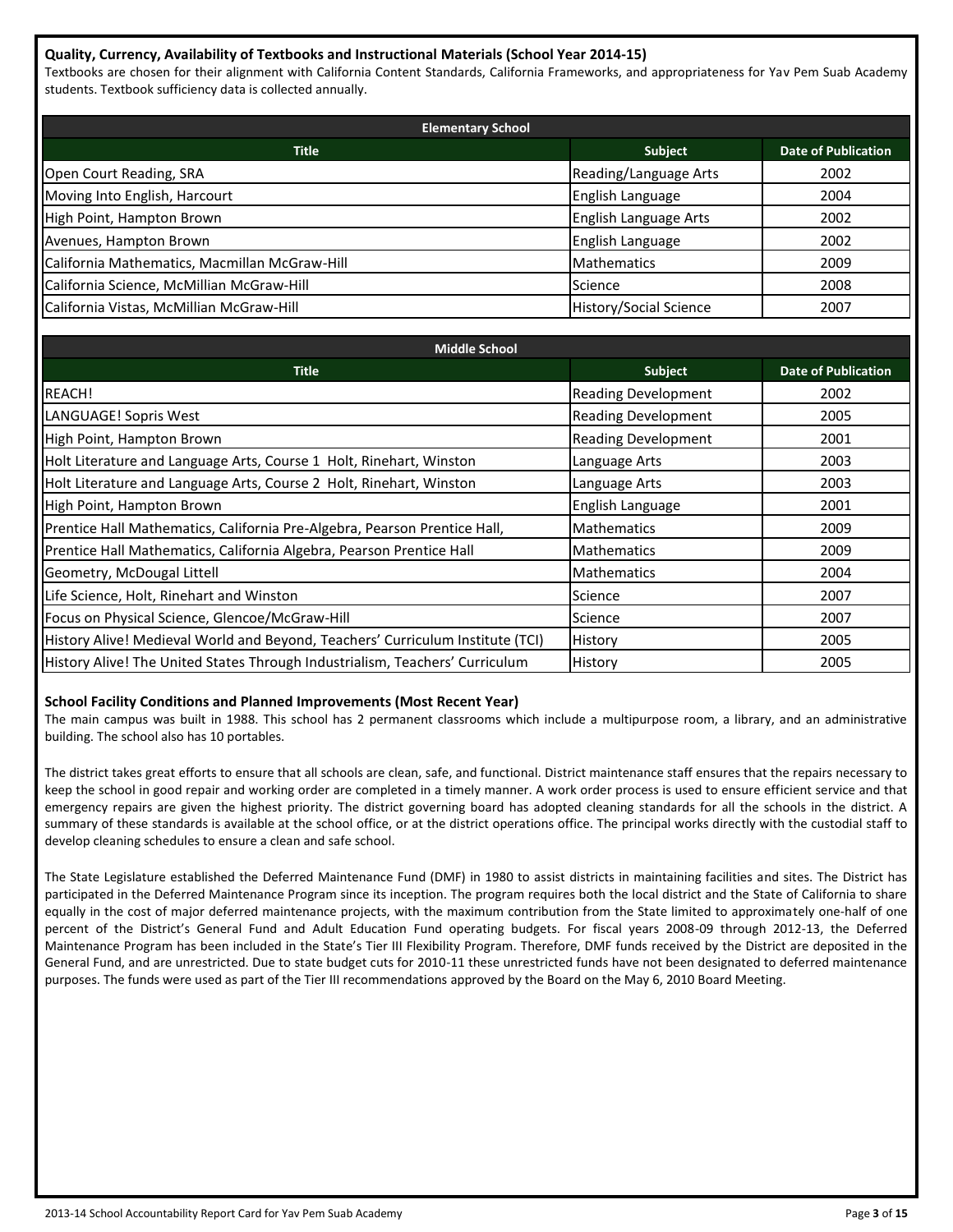| <b>School Facility Good Repair Status (Most Recent Year)</b><br>Year and month in which data were collected: December 2013 |                  |                    |                                 |                                 |                                |
|----------------------------------------------------------------------------------------------------------------------------|------------------|--------------------|---------------------------------|---------------------------------|--------------------------------|
| <b>System Inspected</b>                                                                                                    |                  |                    | <b>Repair Status</b>            |                                 | <b>Repair Needed and</b>       |
|                                                                                                                            | Good             |                    | Fair                            | Poor                            | <b>Action Taken or Planned</b> |
| <b>Systems:</b><br>Gas Leaks, Mechanical/HVAC, Sewer                                                                       | [X]              |                    | $\lceil$ $\rceil$               | $\left[ \quad \right]$          |                                |
| Interior:<br><b>Interior Surfaces</b>                                                                                      | [X]              |                    | $\left[ \ \right]$              | $\begin{bmatrix} \end{bmatrix}$ |                                |
| <b>Cleanliness:</b><br>Overall Cleanliness, Pest/ Vermin Infestation                                                       | [X]              | $\lceil$ $\rceil$  |                                 | $\begin{bmatrix} \end{bmatrix}$ |                                |
| <b>Electrical:</b><br>Electrical                                                                                           | [X]              |                    | $\begin{bmatrix} \end{bmatrix}$ | $\begin{bmatrix} \end{bmatrix}$ |                                |
| <b>Restrooms/Fountains:</b><br>Restrooms, Sinks/ Fountains                                                                 | [X]              |                    | $\left[ \quad \right]$          | $\begin{bmatrix} \end{bmatrix}$ |                                |
| Safety:<br>Fire Safety, Hazardous Materials                                                                                | [X]              |                    | $\lceil$ $\rceil$               | $\left[ \ \right]$              |                                |
| Structural:<br>Structural Damage, Roofs                                                                                    | [X]              |                    | $\left[ \quad \right]$          | $\begin{bmatrix} \end{bmatrix}$ |                                |
| External:<br>Playground/School Grounds, Windows/Doors/Gates/Fences                                                         | [X]              | $\left[ \ \right]$ |                                 | $\left[ \quad \right]$          |                                |
| <b>Overall Rating</b>                                                                                                      | <b>Exemplary</b> | Good               | Fair                            | Poor                            |                                |
|                                                                                                                            | 1                | [X]                |                                 | ΓI                              |                                |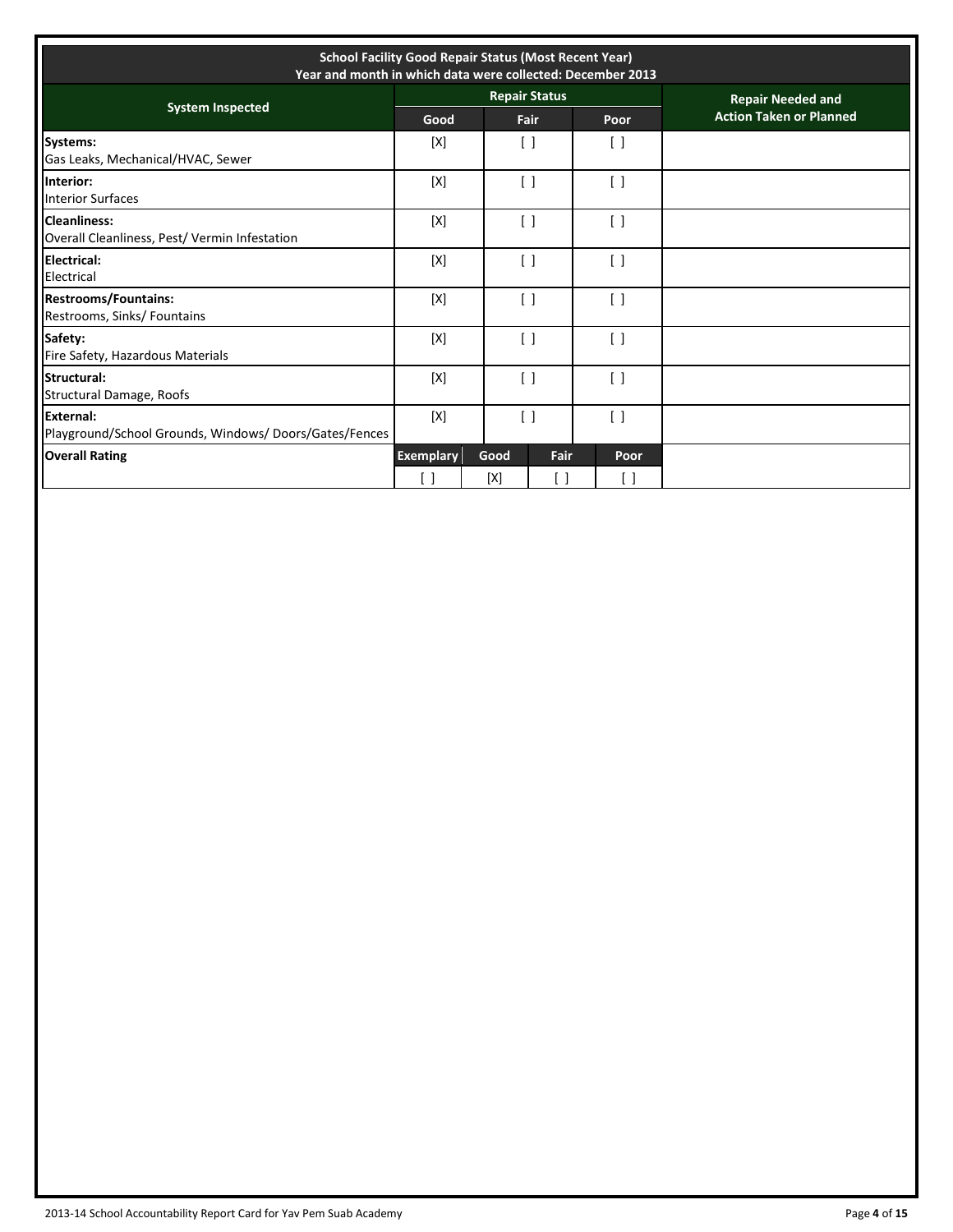# **B. Pupil Outcomes**

#### **State Priority: Pupil Achievement**

The SARC provides the following information relevant to the Pupil Achievement State Priority (Priority 4):

- Statewide assessments (i.e., California Assessment of Student Performance and Progress and its successor the Standardized Testing and Reporting Program);
- The Academic Performance Index; and
- The percentage of pupils who have successfully completed courses that satisfy the requirements for entrance to the University of California and the California State University, or career technical education sequences or programs of study.

| <b>CAASPP Results for All Students - Three-Year Comparison</b> |                                                                                                     |  |  |  |                                                       |  |  |    |    |
|----------------------------------------------------------------|-----------------------------------------------------------------------------------------------------|--|--|--|-------------------------------------------------------|--|--|----|----|
|                                                                | Percent of Students Scoring at Proficient or Advanced<br>(meeting or exceeding the state standards) |  |  |  |                                                       |  |  |    |    |
| <b>Subject</b>                                                 | <b>District</b><br><b>School</b><br><b>State</b>                                                    |  |  |  |                                                       |  |  |    |    |
|                                                                |                                                                                                     |  |  |  | 11-12 12-13 13-14 11-12 12-13 13-14 11-12 12-13 13-14 |  |  |    |    |
| Science   31   51   67   52   50   54   60                     |                                                                                                     |  |  |  |                                                       |  |  | 59 | 60 |

Science (grades 5, 8, and 10) assessments include California Standards Tests (CSTs), California Modified Assessment (CMA), and California Alternate Performance Assessment (CAPA). Scores are not shown when the number of students tested is ten or less, either because the number of students in this category is too small for statistical accuracy or to protect student privacy.

# **STAR Results for All Students - Three-Year Comparison**

|                | Percent of Students Scoring at Proficient or Advanced<br>(meeting or exceeding the state standards) |    |    |                 |                                           |    |              |    |           |
|----------------|-----------------------------------------------------------------------------------------------------|----|----|-----------------|-------------------------------------------|----|--------------|----|-----------|
| <b>Subject</b> | <b>School</b>                                                                                       |    |    | <b>District</b> |                                           |    | <b>State</b> |    |           |
|                | $10 - 11$                                                                                           |    |    |                 | 11-12 12-13 10-11 11-12 12-13 10-11 11-12 |    |              |    | $12 - 13$ |
| <b>ELA</b>     | 33                                                                                                  | 48 | 45 | 48              | 50                                        | 48 | 54           | 56 | 55        |
| Math           | 58                                                                                                  | 73 | 68 | 48              | 48                                        | 47 | 49           | 50 | 50        |
| <b>HSS</b>     |                                                                                                     |    |    | 44              | 44                                        | 46 | 48           | 49 | 49        |

STAR Program was last administered in 2012-13. Percentages are not calculated when the number of students tested is ten or less, either because the number of students in this category is too small for statistical accuracy or to protect student privacy.

| Academic Performance Index Ranks - Three-Year Comparison |  |  |  |  |  |  |  |
|----------------------------------------------------------|--|--|--|--|--|--|--|
| <b>API Rank</b><br>2010-11<br>2011-12<br>2012-13         |  |  |  |  |  |  |  |
| <b>Statewide</b>                                         |  |  |  |  |  |  |  |
| <b>Similar Schools</b>                                   |  |  |  |  |  |  |  |

For 2014 and subsequent years, the statewide and similar schools ranks will no longer be produced.

| Grade | 2013-14 Percent of Students Meeting Fitness Standards<br>Level<br>$4$ of 6<br>6 of 6<br>$5$ of 6 |      |      |  |  |  |  |
|-------|--------------------------------------------------------------------------------------------------|------|------|--|--|--|--|
|       |                                                                                                  |      |      |  |  |  |  |
|       | 19.6                                                                                             | 21 7 | 32.6 |  |  |  |  |

Percentages are not calculated when the number of students tested is ten or less, either because the number of students in this category is too small for statistical accuracy or to protect student privacy.

# **2013-14 CAASPP Results by Student Group**

| Group                                                          | <b>Percent of Students Scoring at</b><br><b>Proficient or Advanced</b> |  |  |
|----------------------------------------------------------------|------------------------------------------------------------------------|--|--|
|                                                                | Science (grades 5, 8, and 10)                                          |  |  |
| All Students in the LEA                                        | 54                                                                     |  |  |
| All Student at the School                                      | 67                                                                     |  |  |
| Male                                                           | 76                                                                     |  |  |
| Female                                                         | 62                                                                     |  |  |
| <b>Black or African American</b>                               |                                                                        |  |  |
| American Indian or Alaska Native                               |                                                                        |  |  |
| Asian                                                          | 69                                                                     |  |  |
| <b>Filipino</b>                                                |                                                                        |  |  |
| <b>Hispanic or Latino</b>                                      |                                                                        |  |  |
| <b>Native Hawaiian/Pacific Islander</b>                        |                                                                        |  |  |
| White                                                          |                                                                        |  |  |
| <b>Two or More Races</b>                                       |                                                                        |  |  |
| Socioeconomically Disadvantaged                                | 64                                                                     |  |  |
| <b>English Learners</b>                                        | 48                                                                     |  |  |
| <b>Students with Disabilities</b>                              |                                                                        |  |  |
| <b>Students Receiving Migrant</b><br><b>Education Services</b> |                                                                        |  |  |

CAASPP includes science assessments (CSTs, CMA, and CAPA) in grades 5, 8, and 10. Scores are not shown when the number of students tested is ten or less, either because the number of students in this category is too small for statistical accuracy or to protect student privacy.

| API Growth by Student Group - Three-Year Comparison |                          |           |           |  |  |  |
|-----------------------------------------------------|--------------------------|-----------|-----------|--|--|--|
|                                                     | <b>Actual API Change</b> |           |           |  |  |  |
| Group                                               | $10 - 11$                | $11 - 12$ | $12 - 13$ |  |  |  |
| All Students at the School                          | B                        | 53        | -5        |  |  |  |
| <b>Black or African American</b>                    |                          |           |           |  |  |  |
| American Indian or Alaska Native                    |                          |           |           |  |  |  |
| Asian                                               |                          | 47        | $-11$     |  |  |  |
| <b>Filipino</b>                                     |                          |           |           |  |  |  |
| <b>Hispanic or Latino</b>                           |                          |           |           |  |  |  |
| <b>Native Hawaiian/Pacific Islander</b>             |                          |           |           |  |  |  |
| White                                               |                          |           |           |  |  |  |
| <b>Two or More Races</b>                            |                          |           |           |  |  |  |
| <b>Socioeconomically Disadvantaged</b>              |                          | 59        | $-17$     |  |  |  |
| <b>English Learners</b>                             |                          | 47        | -8        |  |  |  |
| <b>Students with Disabilities</b>                   |                          |           |           |  |  |  |

"N/D" means that no data were available to the CDE or LEA to report. "B" means the school did not have a valid API Base and there is no Growth or target information. "C" means the school had significant demographic changes and there is no Growth or target information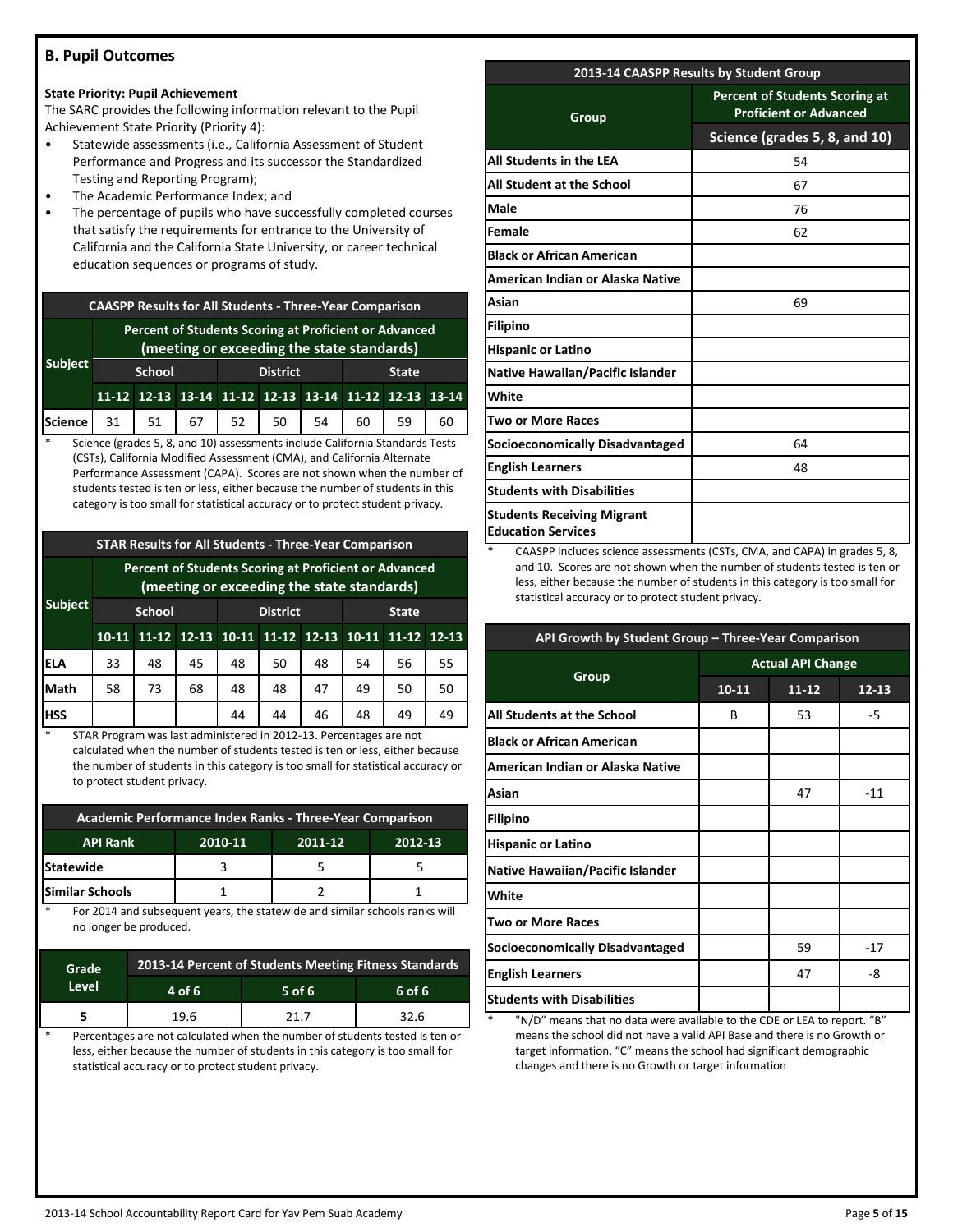# **C. Engagement**

#### **State Priority: Parental Involvement**

The SARC provides the following information relevant to the Parental Involvement State Priority (Priority 3):

• Efforts the school district makes to seek parent input in making decisions for the school district and each schoolsite.

#### **Opportunities for Parental Involvement**

Yav Pem Suab Academy, in collaboration with PTA and Academy Council, expects all parents to contribute at least 40 hours of parent involvement annually. Parents can be involved in chaperoning study trips, helping in the classroom, out on the playground, in the hallways and cafeteria, with the school garden, working in the library, and at home. Additionally, parents are also encouraged to be involved in meetings, functions and activities throughout the year. They can take an active part in the school's PTA, Academy Council, or other parent meeting groups. Before parents can volunteer, an orientation takes place to let the parents know of certain responsibilities and expectations.

Parent Volunteer Guidelines

Sign In at the Office and Wear a Volunteer Badge

Parent volunteers must check in at the office, and wear a volunteer I.D. badge, each time they volunteer on campus. Knowing where you are is vital, especially in emergencies. Please sign in and out on the volunteer roster in the school office.

#### Emergency Contact

Parent volunteers must fill out an emergency contact form, to be secured at the front office. Your emergency contact is needed just in case anything were to happen to you while volunteering.

#### Confidentiality

We insist that you maintain confidentiality outside of class. If other parents ask you about a scholar's performance or behavior, please refer them to the teacher. It is inappropriate to discuss situations observed while acting and/or serving as a volunteer. We also require that if you have a question about a specific child, you ask the teacher in confidence and privacy, not in the presence of scholars or parents.

#### Names and Labels

Every child brings to school his or her own specific skills and abilities. Everyone is unique and special in their own special way. Some learn quickly; some come to school with more developed skills. Each child grows and learns at his/her own pace. To us, they all come just the way they are supposed to be. We are here to help them grow as fast as they can. Please do not make value judgments or label the abilities or skills of any child. Please be careful not to compare your child to another in the class as they are all unique individuals.

#### Questions and Issues

We don't expect you to agree with everything a teacher does in class; but each teacher's job is to make decisions in the best interest of the whole class. If you have a problem, issue or disagreement with a teacher, please bring it to the teacher's attention privately at an appropriate time. Discussing issues in the middle of class or with other staff members or parents is not appropriate at any time. Clear, open, and direct communication is vital to our success.

#### Discipline

The school, and each classroom, has an established discipline policy. Please talk with the teacher to see how you can fit into and support the program. When issues arise concerning inappropriate scholar behavior, we encourage parents to check with the teacher for the appropriate action and to support scholars by encouraging them to make good choices and demonstrate appropriate behavior.

We appreciate your efforts and help. Whenever possible, we try to work toward positive discipline. In practice, we 'catch' the scholars doing appropriate things and give the recognition in front of other students. We try to focus our direction on what we want the children to do, rather than on what we don't want them to do. We focus our efforts on developing responsible citizens through the daily teachings of the LIFESKILLS.

#### Accept and Value Diversity

Each of our parents comes from a slightly different background and culture. They all have their own ideas and experiences about raising children. The diversity of people, values, cultures, and beliefs is what makes such a rich experience for all.

Helping the Teacher, Class, or School: Your Primary Responsibility

Parent volunteers work under the direction of the classroom teacher or school administrator who defines the volunteer's duties and expectations. Your primary responsibility in the classroom is helping the class as a whole. By supporting the class, you will be building your own child's self-esteem.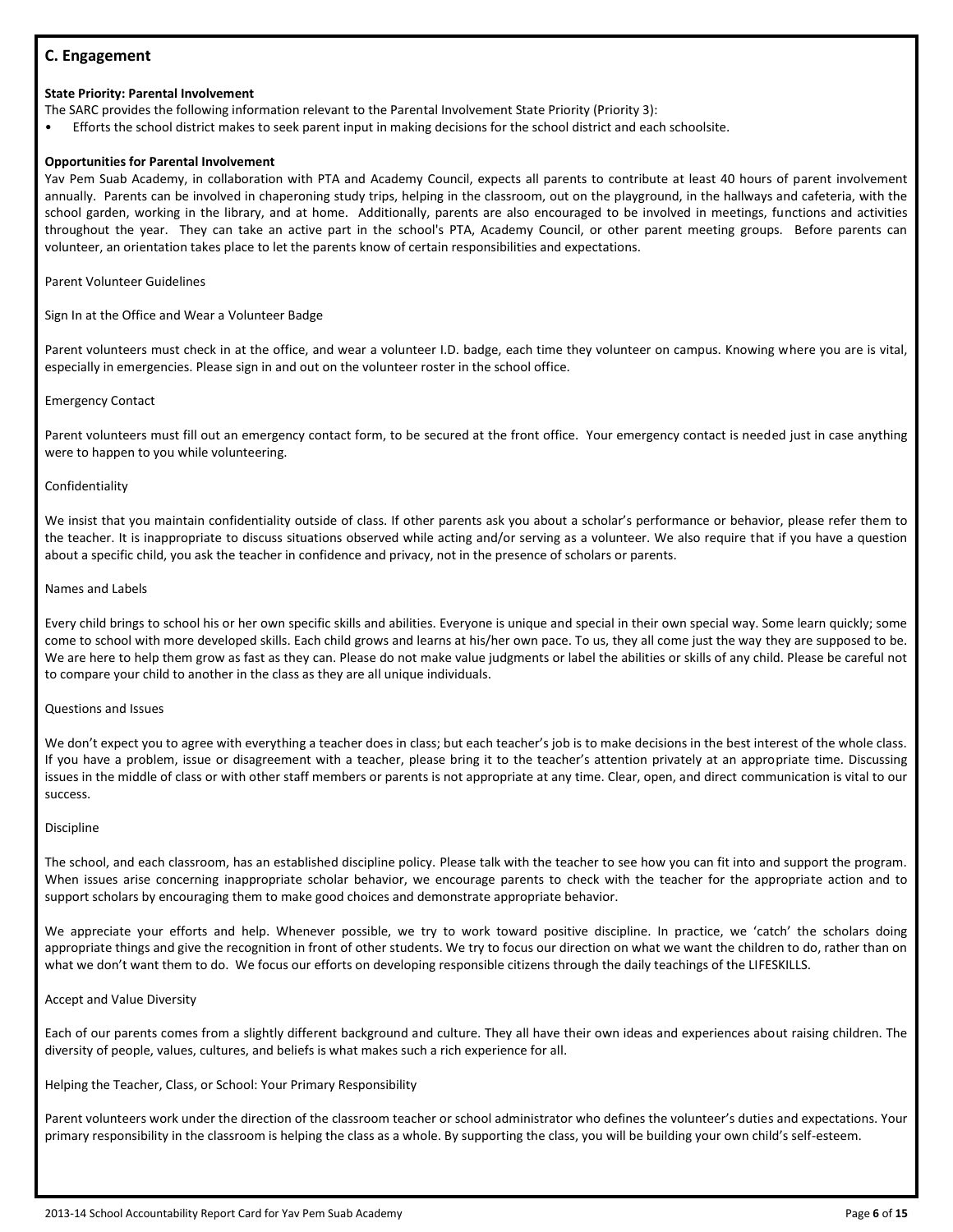Please try to keep our role as volunteer and parent separate in the classroom. If your child has a problem, let your child work out the problem with others and the teacher through established classroom routines and procedures. Please do not try to solve problems for your own child while in class; that takes power away from your child. We are striving to help our scholars become more interdependent and self-sufficient.

Guidelines for Volunteering in the Classroom:

- 1. Volunteers do not disagree with teachers in front of students.
- 2. Teachers supervise all volunteer activities.
- 3. Volunteers never replace teachers or take responsibility for the class. Scholars must not be left unattended.
- 4. Volunteers do not diagnose scholar strengths or weaknesses, prescribe learning activities, evaluate student progress, discipline students, or issue grades.
- 5. Volunteers can assist with the following tasks.
	- a. Reinforcing concepts
	- b. Providing extra practice
	- c. Enriching curriculum
	- d. Giving make-up tests
	- e. Helping with make-up work
	- f. Helping with bulletin boards
	- g. Helping with any teacher preparatory work

#### Guidelines for Working with Scholars:

- 1. Call each scholar by his or her name.
- 2. Ask leading questions rather than giving answers to students.
- 3. Realize that a scholar must feel that it is alright to make mistakes.
- 4. Do more listening than talking.
- 5. Be reliable. Your consistent attendance shows scholars that you are committed to helping them.
- 6. Look for and praise each small success/effort. Don't expect huge leaps in achievement.
- 7. Self-esteem and self-control are basic to learning.
- 8. Information about scholars is confidential. Information from scholars that may affect their health and safety must be reported to the teacher or the office staff/nurse.
- 9. Only office staff members/school nurse can dispense medication to scholars.

#### Keeping Commitments

It is important that you set a scheduled time with the teacher to assist in the classroom and that you follow through in a timely manner. The teacher will be planning for you to be there. In the case where you can only volunteer once in a while, let the teacher know at least 24 hours in advance that you will be volunteering in the classroom to allow the teacher time to plan and organize activities to support classroom instruction.

Whenever possible, please call the day before (or at least send a note or email the morning of your commitment) if you are not going to be able to be in the classroom at the scheduled time.

The teacher is counting on you and needs adequate time to adjust any plans.

#### Code of Conduct

The school strives to create a learning environment that nurtures and supports all scholars, and a healthy environment that supports all volunteers. In order to accomplish this vision, all volunteers are viewed as professionals and expected to adhere to the highest ethical standards while on campus. All volunteers are expected to:

- Model and use the Lifelong Guidelines and LIFESKILLS
- Come to volunteer dressed appropriately, using your judgment to dress professionally and modestly. (No showing of lower torso. No spaghetti straps.)
- Act with discretion and professionalism regarding classroom, school, and community matters. (Do not do things that are inappropriate, e.g. urinating in the scholars' restrooms, yelling at your own child or other children, arguing with the teacher)
- Maintain the highest professional standards for communication with scholars, parents, and community. Say things that are appropriate. Write things that are acceptable.
- Turn off/silence, and refrain from using electronic devices and cell phones.
- Use no put-downs.
- Always assume best intentions of scholars, other parents, staff members, administration, and community

Thank you for taking an interest in volunteering to help at YPSA. We depend on you, our volunteers, to help make YPSA a special, supportive place to learn and grow.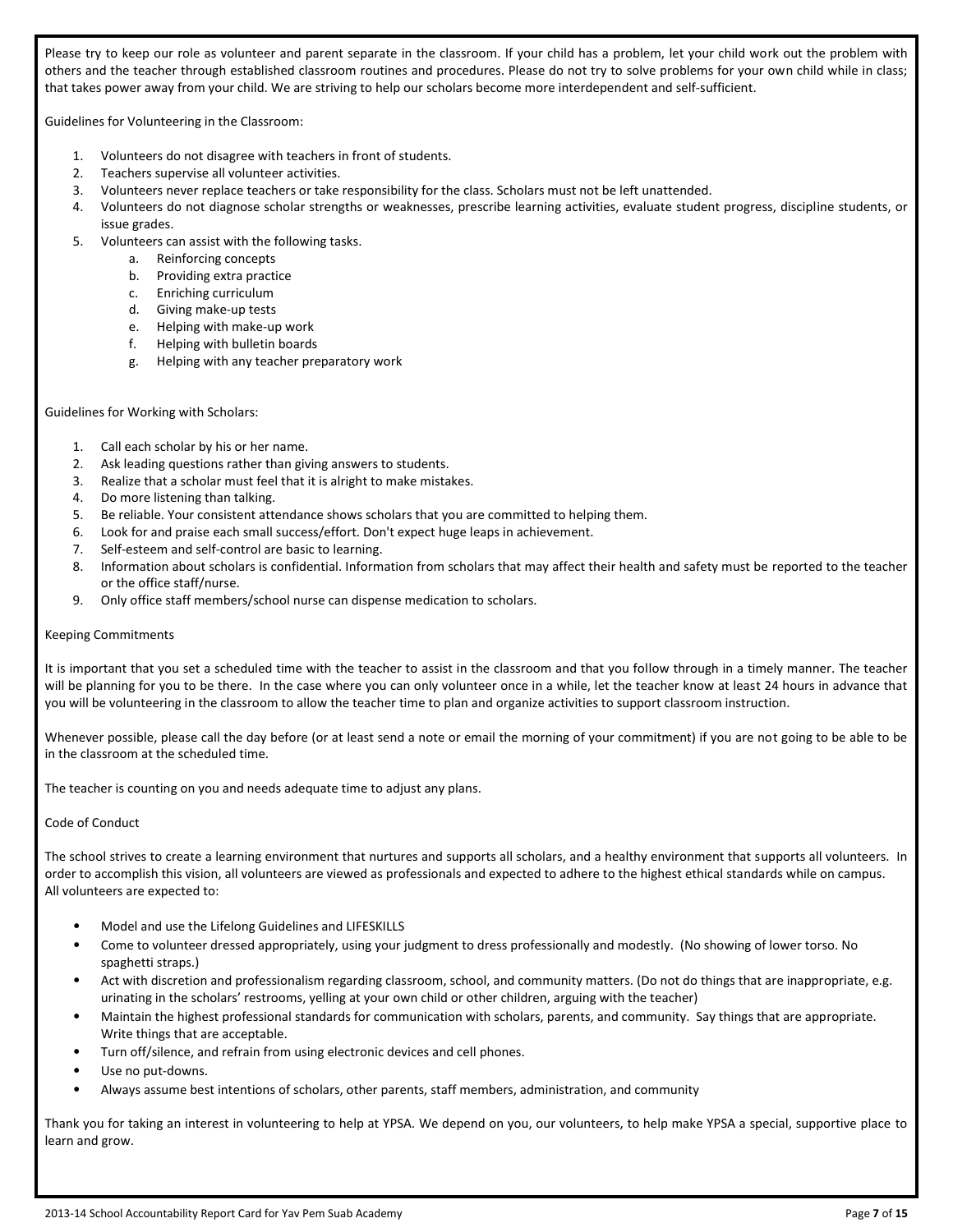#### **State Priority: School Climate**

The SARC provides the following information relevant to the School Climate State Priority (Priority 6):

- Pupil suspension rates;
- Pupil expulsion rates; and
- Other local measures on the sense of safety.

#### **School Safety Plan**

Yav Pem Suab Academy

Table of Contents

Section 1. CSSP INTROCUDTION, ED CODE SECTIONS 32280-32289

Section 2. School Site Safety Committee Mission Statement and Member List

Section 3. Narrative of School Safety Plan Component I: Social Climate & Component II: Physical Climate

Section 4. Emergency Plan: Site Level Incident Command System Site Level Communication

Section 5. Procedures Emergency Plan: Site Level Provisions for Students/Staff with Special Needs

Section 6. Emergency Plan: Site Level Family Reunification Procedures

Section 7. Site plan for Use of School as a Community Shelter

Section 8. Site Level Communications Procedures

Section 9. Emergency Plan: Site Level Drill Schedule and Procedures: Fire, Drop & Cover & Lockdown

Section1:

Section 2: YPSA Safety Committee Mission Statement

The Safety Committee of YPSA is developed to improve the safety of the school. The members of the Safety Committee are here to serve the scholars, families, and staff of YPSA by helping to prevent accidents and foster a safer working and learning environment. The ultimate goal of the Safety Committee is to create a safe physical and emotional environment in which our scholars can learn and our staff may work.

Section 3. Narrative of School Safety Plan Component I: Social Climate & Component II: Physical Climate

Comprehensive Safe School Plan Narrative – Yav Pem Suab Academy (Updated 11/2014)

#### School Climate

YPSA has a strong character and learning culture. YPSA has adopted the use of Lifelong Guidelines and Lifeskills and use them on a daily basis with our scholars. Our teachers have grade level collaboration every day and professional development on a frequent basis. Our scholars have Hmong Language Development 2 days a week and a movement class 2 days a week. Our movement classes include Taekwondo, Dance and Physical Education. Movement classes are rotated every trimester so each scholar can have the opportunity to experience each class. We have a full time registered nurse and a part-time counselor on site. YPSA has a wide variety of active committees that involves scholars as well as staff members. From 3-5pm, scholars participate in YPSA's "Advancing Through Technology" program where each class room has their own set of Laptops or Ipads. Our social climate goals include:

- Zero tolerance for bullying, harassment and fights bring awareness to all scholars with an anti-bullying week/assembly.
- Continue committees for scholars and staff involvement.
- Attendance/SART Process every scholar at school every day, except excused illnesses.

Our physical safety goals include:

• Emergency preparedness/incident command.

To attain these goals, the YPSA Safe School Committee will: Social climate:

- Bullying, harassment and fights
- 1. Review monthly reports to define scope of the issue,
- 2. Implement a prevention program,
- 3. Implement intervention program, if necessary,
- 4. Evaluate interventions monthly,
- 5. Have an outside source conduct Anti-bullying assembly.

#### **Committees**

- 1. Safety Team to help keep YPSA scholars, staff and family safe from injury and illnesses.
- 2. Happy Tigers -
- 3. Tiger Society scholar class officers
- 4. Year Book –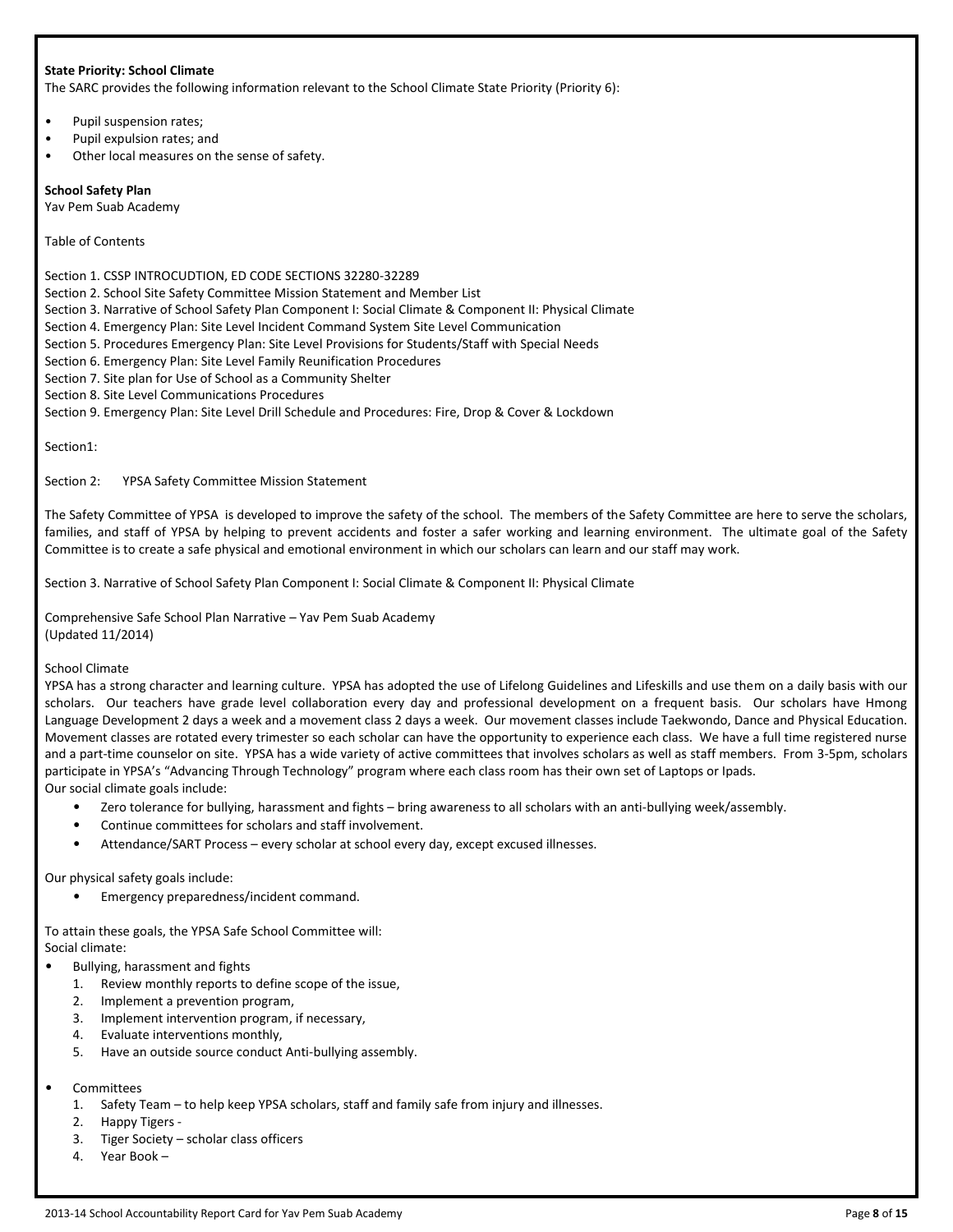#### • Attendance/SART Process

- 1. Every scholar to be at school every day except for excused illnesses,
- 2. Review attendance reports monthly to define scope of issue,
- 3. Home visits as needed for chronically truant scholars,
- 4. SART per school policy.

#### Physical climate:

- Emergency Preparedness/Incident Management Team
	- 1. Develop Incident Management Team (IMT),
	- 2. Hold staff training 2-3 times a year once IMT is formed,
	- 3. Teachers will collect funds/donations for 72hr emergency food supply to place in each classroom.

The YPSA Safe School Committee feels that the implementation and consistent evaluation of the above stated goals will serve as a foundation for the safety and wellbeing of student, staff, and families and the community.

Section 4. Emergency Plan: Site Level Incident Command System Site Level Communication

Incident Command System Yav Pem Suab Academy 2014-2014

- 1. Incident Commander Principal: Vince Xiong
- 2. Operations VP:
- 3. Logistics-Plant manager/custodian: Nai Saelee, Eenam Saelee
- 4. Admin/Finance-Business Manager: Megan Lao
- 5. Public Information Principal: Vince Xiong
- 6. Safety-Nurse: Maisie Watson, RN
- 7. Liaison- Front Office Clerk" Nancy Lee
- 8. Incident Log/Scribe Superintendent:

Section 5. Procedures Emergency Plan: Site Level Provisions for Students/Staff with Special Needs

Provisions for Students and Staff with Special Needs Yav Pem Suab Academy 2014-2015

Staff: There is one staff that has type-1 DM and wears an insulin pen, one staff with asthma and has an inhaler available.

There are currently no scholars with severe vision, hearing or ambulation concerns that would necessitate special consideration during a crisis situation.

Section 6. Emergency Plan: Site Level Family Reunification Procedures

Reunification Procedures Yav Pem Suab Academy 1/21/15

Reunification Procedures Yav Pem Suab Academy 1/21/15

Scholars and parents may be reunited and leave the emergency host site or school site once it has been approved by school administration. A parent, or other authorized adult, must sign a scholar out of the site.

- 1. The Incident Commander will provide the Reunification materials:
	- Emergency Cards
	- Emergency Student Release Request forms
	- Reunion Checkout Log
	- clipboards, and pens
- 2. The Incident Commander will assign staff to assist at the Reunion Check Out Gate. Team members should not make any statements to the media. Refer all media requests to the Incident Commander.
- 3. Begin the process of reuniting students with their parents or an authorized adult (on student emergency card).
	- Distribute Emergency Scholar Release Requests (see attached ESRR form master) to parents.
	- Establish a line in order of arrival.
	- Verify the person requesting to be reunited with a scholar is on that scholar's emergency card.
	- Request a photo ID from the person and write down the information printed on the ID on the Reunion Check Out Log.
	- Fill out the time of release of each student on the Reunion Check Out Log before you send for the scholar.
	- Send a runner or use a handheld radio to bring the requested scholar to the Reunion Check Out Gate.
	- Confirm the scholar knows the person who is there to pickup the scholar.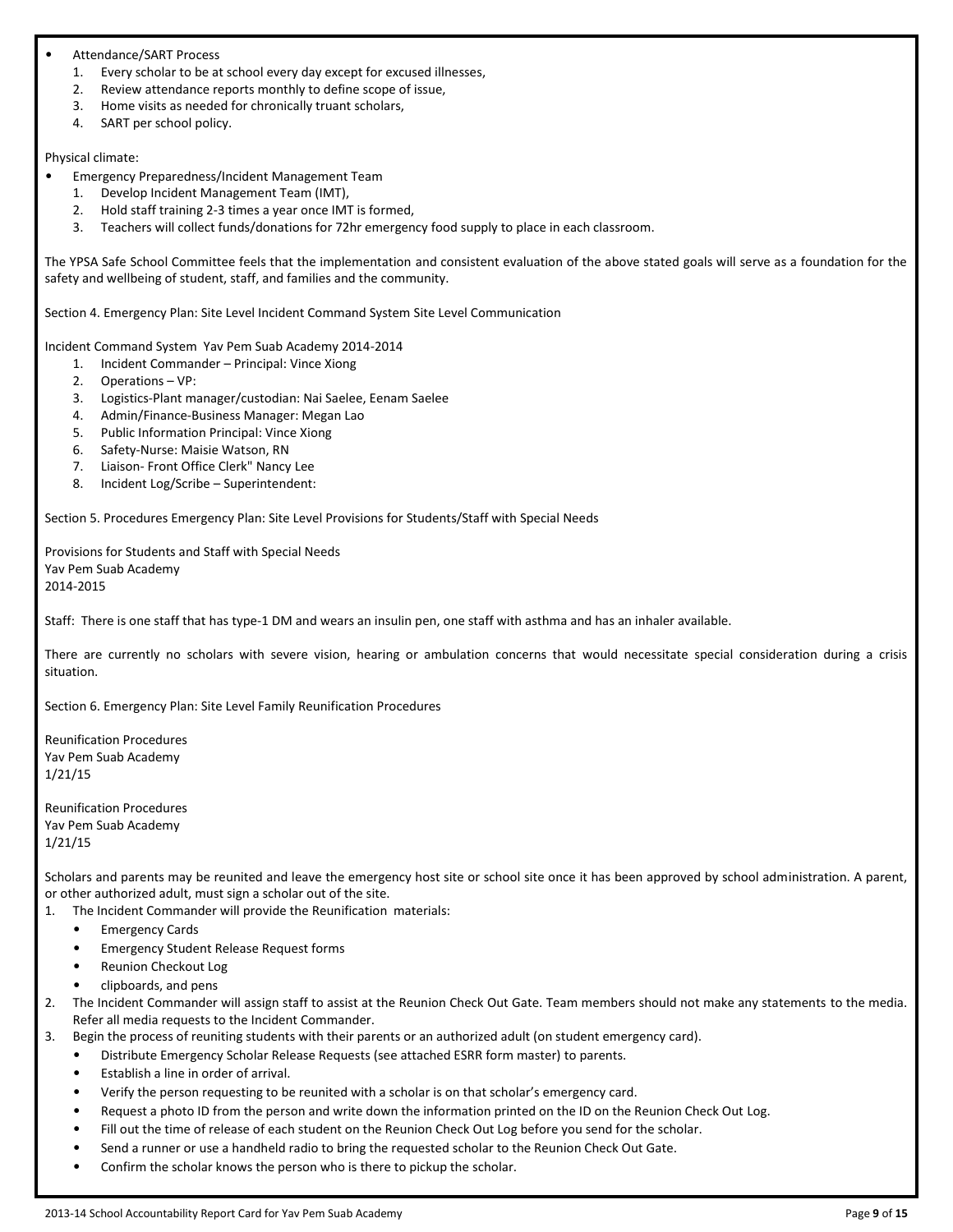#### Considerations:

- 1. There is no emergency form, the adult is not listed on the form, or the adult does not have a picture ID.
	- a. Try to establish relationship to the scholar (grandparent, neighbor, etc.)
	- b. Attempt to find a staff member to verify the relationship.
	- c. Determine why the authorized adult is not picking up the scholar.
	- d. Ask the scholar if he or she is willing to go with the adult.
- 2. Another adult arrives to pick up a scholar who has already been released- Refer to the log and give the adult the name of adult who picked up the scholar, relationship and time of release.
- 3. Scholar is known to be injured or is deceased-Take the parent of scholar who is injured or is deceased to a designated area to meet with the Crisis Intervention Counselors.
- 4. Parents are irate or boisterous and demanding answers about their children:
	- a. Try to calm the parent and respond to their questions in calm manner.
	- b. Explain the procedures for scholar releases by referring to the posted procedures
	- c. Refer them to the Incident Commander if unable to calm them.
	- d. Ask for assistance from the School Police if the person continues to be disruptive.
- 5. If a spouse wants to see a staff member-have them fill out a request and have a runner take it to the Incident Command Center. DO NOT ALLOW the adult to enter the campus as this may cause other adults to become disruptive.
- 6. MAKE SURE RADIOS ARE OUTSIDE THE HEARING RANGE OF PARENTS.

Section 7. Site plan for Use of School as a Community Shelter

CSSP Emergency Procedures Community Shelter School Year 2014-2015

#### Receiving Station:

YPSA recognizes that the site may be needed for the use of disaster evacuee activities. Multipurpose rooms and cafeteria's can be used as the following:

- Reception station for evacuees
- Holding areas
- Registration and processing points
- Staging area for disaster workers
- Disaster Field Operations Center
- Temporary living quarters for evacuees

The District shall have first use of its facilities for pupil sheltering. This is keeping with the assigned mission of schools under the provisions of the Educational Code.

Use of Provisions:

If it is necessary to shelter and feed pupils, staff, and /or community members, site administrators will notify the Superintendent, Nutrition Services, Purchasing Agent, and others involved regarding the direct control of the particular provisions to be utilized.

Site administrators will notify Transportation and Nutrition Services of all planned shelter operations and alternative locations as soon as they are known.

Only limited first aid supplies are available. No cots, bedding or other emergency supplies are available.

Communications:

The telephone, radios, and other means of communication at each site shall be made available for disaster operations.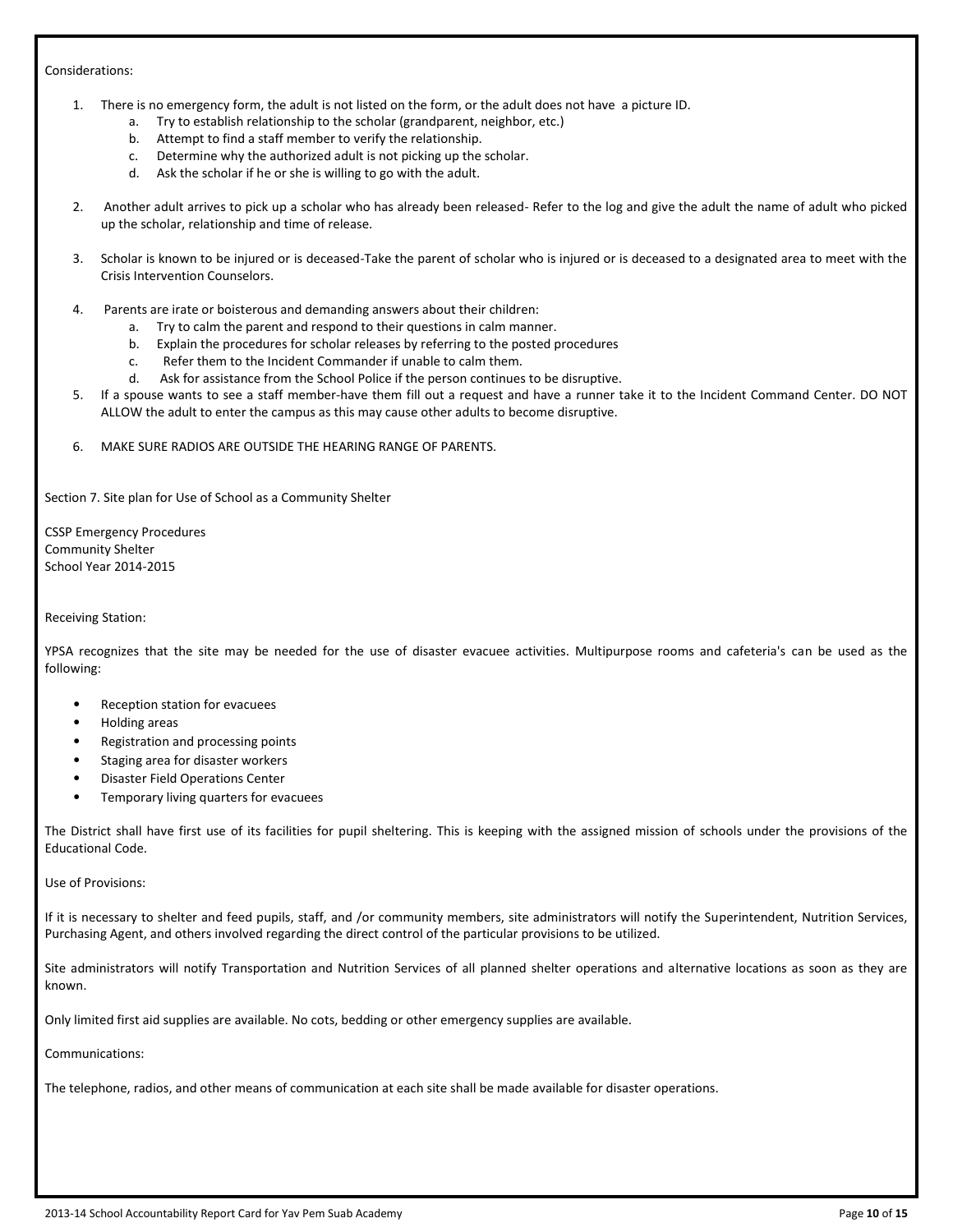Section 8. Site Level Communications Procedures

Communications Plan Yav Pem Suab Academy 1/21/15

Communications Systems-

- 1. Intercom
- 2. Bells/Warnings
- 3. Email
- 4. Room telephones
- 5. Personal cell phones
- 6. Two way radios (8)
- 7. Connect Ed

Intercom system-will be used to announce earth quake and intruder alert drills, and shelter in place procedures Bells/Warnings-will be used to announce fire drills

Email-email will be used to report roll and injuries during intruder alert procedures and shelter in place procedures

Room Telephones-will be used for the above procedures when email doesn't work, and for emergent issues.

Personal cell phones- will be used when room telephones do not work

Two way radios-will be used to communicate among principal, office manager, school nurse and plant manager during drills, and emergencies involving outside personnel

Connect Ed-will be used to communicate with parents when there is an emergency disrupting normal school day procedures

Section 9. Emergency Plan: Site Level Drill Schedule and Procedures: Fire, Drop & Cover & Lockdown

SCHOOL SAFETY Natural Disasters and Other Emergencies

The intent of this section is to outline school procedures in the case of an emergency. The objectives of the following plans are to delineate actions to minimize injuries and loss of life, to provide practice opportunities, and to facilitate calm and efficient reunification of scholars with their parents if necessary.

Fire

Drill Frequency-monthly, with alternative exit option every quarter. (See Fire Evacuation Map) Signal-"fire alarm, please evacuate the building" repeatedly Drill Procedure

- On-site evacuation The teacher leaves the room last; all doors should be locked and lights turned off.
- Staff and students will assemble at the black top in their designated places per the school evacuation plan map. Roll call will be taken and teachers will hold up a green card if they have all their students, or a red card if they do not have all their students.
- Support staff will account for any missing students and staff.
- The principal, office manager, school nurse and plant manager will use radios and check areas assigned to them to help ensure everyone has evacuated.
- Upon hearing the "all clear" from the Principal, teachers will lead their scholars back to class

#### Actual Fire

- Notify fire department (8-911 from a school phone) or pull the alarm activation levers.
- If it is possible to use extinguishers on small fires without endangerment, support staff may do so.
- The School Nurse and Office Manager will take a school first aid kit and reunification materials as outlined in the Reunification Procedures
- All staff should take their cell phones during evacuation if possible. Support staff will take bullhorns and radios.
- Principal will notify all parents of the fire through the use of Connect-Ed using the following script:

#### Additional considerations

- Occupants should be trained to use alternate exits. Due to possible blockage of a particular exit, fire drills should purposefully require a rerouting of pupils to another safe exit or walking area.
- Drills should also be conducted at recess and lunch periods as well, to promote safe evacuation during those times.
- In the event of a particularly large fire, or a fire close to the black top area (evacuation area) the Principal, School Nurse, Office Manager, and Plant Manager will direct teachers to appropriate spaces in the park next to the school. See Local Evacuation.
- It should be emphasized that the lives of the students and staff are of primary importance. Personal belongings, clothing and school records are only of secondary importance. Staff/students should not return to classrooms to retrieve personal belongings that they forgot during a crisis. No one shall return to the classrooms/offices until the "all clear" is sounded.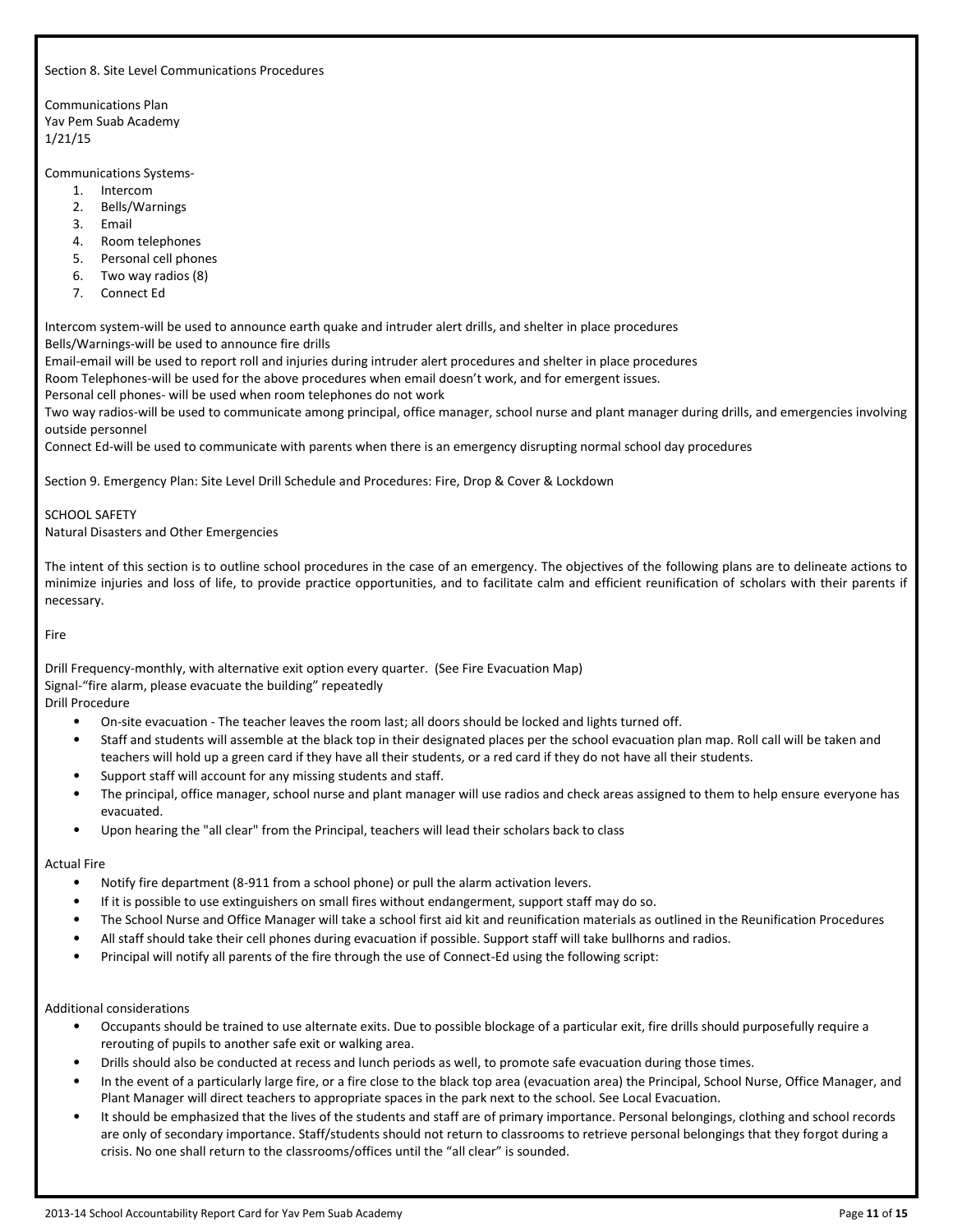# Earthquake

Drill frequency-every three months

Signal-intercom system "attention staff and scholars, we have an earthquake, please duck, cover, and hold," repeating two additional times

Drill procedures

- Instruct students to get under their desk or a table, and shield their head and face with their arms. If there are no tables/desks, instruct students to sit down on the floor away from windows and shelves.
- After a couple of minutes, support staff will activate the fire alarm and evacuate the buildings per our fire drill procedures.
- If you are outside, instruct students to move away from utility poles, trees, buildings, and other potential hazards. Move to an open space, form an orderly line, and sit down.

#### Actual Earthquake

- There is no warning, but there may be a sharp thud or blast-like shock at the beginning of the quake. The sound and the motion are frightening and can last many seconds. The initial shock is usually the most severe, but aftershocks can be quite strong and continue for some time.
- During post-earthquake evacuation, the School Nurse and Office Manager will take a school first aid kit and reunification materials as outlined in the Reunification Procedures

All staff should take their cell phones during evacuation if possible. Support staff will take bullhorns and radios.

Lockdown/Intruder During Core Instruction

Drill frequency-every three months

Signal-intercom system "attention staff and scholars, we are now in school lockdown" repeating four additional times.

Drill procedures

- Any student outside their classroom will report to the nearest classroom. Teachers will look outside their classroom door to gather any outside person to safety.
- Doors and windows will be locked, blinds will be drawn, lights will be turned off, and students will move under their desk or a table. If there are no desks or tables, get out of sight as best you can. Teachers will instruct students to be calm and quiet so instructions may be heard.
- Teachers will take roll and report to the office via their Outlook email account, directed to the entire YPSA staff. Any missing and/or extra students will be reported at that time. If their email is not working, they will call the office. If there are any injuries in the room, they will call the office immediately.
- The support staff will account for 100% of students present that day.
- Teachers will wait for further instructions via email, telephone or intercom.
- The Principal will end the lockdown by calling "staff and scholars, we are now off lockdown," repeating two additional times, from the intercom system

Actual Lockdown

- The Principal will notify appropriate public safety personnel that a lockdown is in place if the lockdown is initiated from our site.
- All staff members and scholars will follow all procedures as practiced.
- The Principal will notify all parents through Connect-Ed (automated telephone message system) using the following script:

Initial message:

Hello families.

This is \_\_\_\_\_\_\_\_\_ the principal of \_\_\_\_\_\_\_\_\_\_School. This message is to inform/update you on an existing situation at our school this morning/afternoon. We are currently in a lockdown mode due to a suspect pursued by the Ventura Police Department near our school. All the children are safe in their classrooms with their teachers at this time. The Ventura Police have secured the perimeter of our school to ensure that our campus is safe. It is best for your children to remain in the safe surroundings of their locked classroom at this time. The Ventura Police Dept. has requested that no one approach the school at this time. Please do not come to School. As soon as the Police give us the go ahead to open the school, we will contact you immediately. We appreciate your support and cooperation as we ensure the safety of your children as our number one priority.

All clear message:

This is \_\_\_\_\_\_\_\_\_\_\_\_\_\_\_, the principal of \_\_\_\_\_\_\_\_\_\_\_\_\_\_\_\_\_\_\_\_\_School and I am happy to report that the situation with the intruder on campus has been resolved safely

and the school is no longer in lockdown. (Add any pertinent details.) Students will be

released from school at the usual time. We appreciate your support and cooperation as we ensure the safety of your children as our number one priority.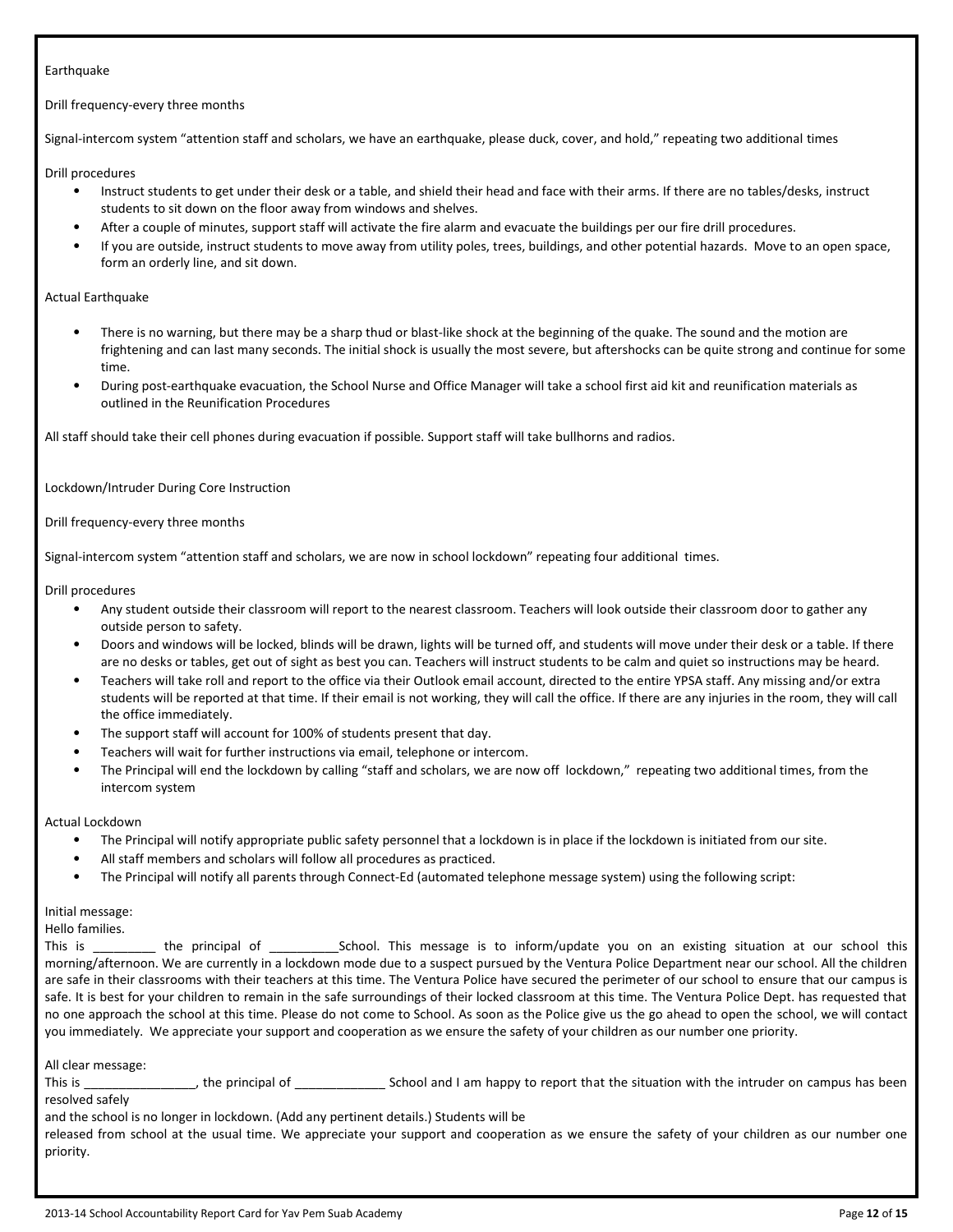#### Considerations

- Students may be frightened. Please discuss the potential reasons for a lockdown and the feelings they may experience prior to every drill.
- If an actual lockdown is extended, students may have to use the bathroom. Though it is not ideal, garbage cans or buckets can be used for this purpose. DO NOT LET ANYONE IN OR OUT OF THE ROOM UNTIL ALL CLEAR IS CALLED.
- Please reinforce with our students that if they are outside during a lockdown, proceed to the NEAREST room for safety.

#### Lockdown/Intruder Alert During Enrichment

All in-door classes will follow the same procedures as listed above under core instruction. All out-door classes will follow the procedures listed below:

# Drill procedures

- Teachers will line up scholars in an orderly manner, and walk them to their assigned classroom.
- Doors and windows will be locked, blinds will be drawn, lights will be turned off, and students will move under their desk or a table. If there are no desks or tables, get out of sight as best you can. Teachers will instruct students to be calm and quiet so instructions may be heard.
- Teachers will take roll and report to the office via their Outlook email account, directed to the entire YPSA staff. Any missing and/or extra students will be reported at that time. If their email is not working, they will call the office. If there are any injuries in the room, they will call the office immediately.
- The support staff will account for 100% of students present that day.
- Teachers will wait for further instructions via email, telephone or intercom.
- The Principal will end the lockdown by calling "staff and scholars, we are now off lockdown," repeating two additional times, from the intercom system

# Lockdown/Intruder Alert During Recess

When a Lockdown is in place, all scholars will line up on their assigned number dot or assigned area. Teachers will pick up scholars from their assigned area and walk them in an orderly manner to the closest classroom. Each teacher will follow the procedures listed below:

Drill procedures

- Doors and windows will be locked, blinds will be drawn, lights will be turned off, and students will move under their desk or a table. If there are no desks or tables, get out of sight as best you can. Teachers will instruct students to be calm and quiet so instructions may be heard.
- Teachers will take roll and report to the office via their Outlook email account, directed to the entire YPSA staff. Any missing and/or extra students will be reported at that time. If their email is not working, they will call the office. If there are any injuries in the room, they will call the office immediately.
- The support staff will account for 100% of students present that day.
- Teachers will wait for further instructions via email, telephone or intercom.
- The Principal will end the lockdown by calling "staff and scholars, we are now off lockdown," repeating two additional times, from the intercom system

# Lockdown/Intruder Alert for Front Office

Drill procedures

- Place a sign "Drill in Progress DO NOT DISTURB" on front office door and lock.
- Do not allow any ins and outs.
- Inform the principal of scholars in the front office and nurse's office.

#### Actual

- Lock all entrances to the office
- Scholars and staff to hide under desks, behind counters or stay out of site under the All Clear message.

| <b>Suspensions and Expulsions</b> |           |           |           |  |  |  |
|-----------------------------------|-----------|-----------|-----------|--|--|--|
| <b>School</b>                     | $11 - 12$ | $12 - 13$ | 13-14     |  |  |  |
| <b>Suspensions Rate</b>           | 1.1       | 1.5       | 2.0       |  |  |  |
| <b>Expulsions Rate</b>            | 0.0       | 0.0       | 0.0       |  |  |  |
| <b>District</b>                   | $11-12$   | $12 - 13$ | 13-14     |  |  |  |
| <b>Suspensions Rate</b>           | 6.4       | 6.6       | 4.9       |  |  |  |
| <b>Expulsions Rate</b>            | 0.0       | 0.0       | 0.0       |  |  |  |
| <b>State</b>                      | $11 - 12$ | $12 - 13$ | $13 - 14$ |  |  |  |
| <b>Suspensions Rate</b>           | 5.7       | 5.1       | 4.4       |  |  |  |
| <b>Expulsions Rate</b>            | 0.1       | 0.1       | 0.1       |  |  |  |

The rate of suspensions and expulsions is calculated by dividing the total number of incidents by the total enrollment x 100.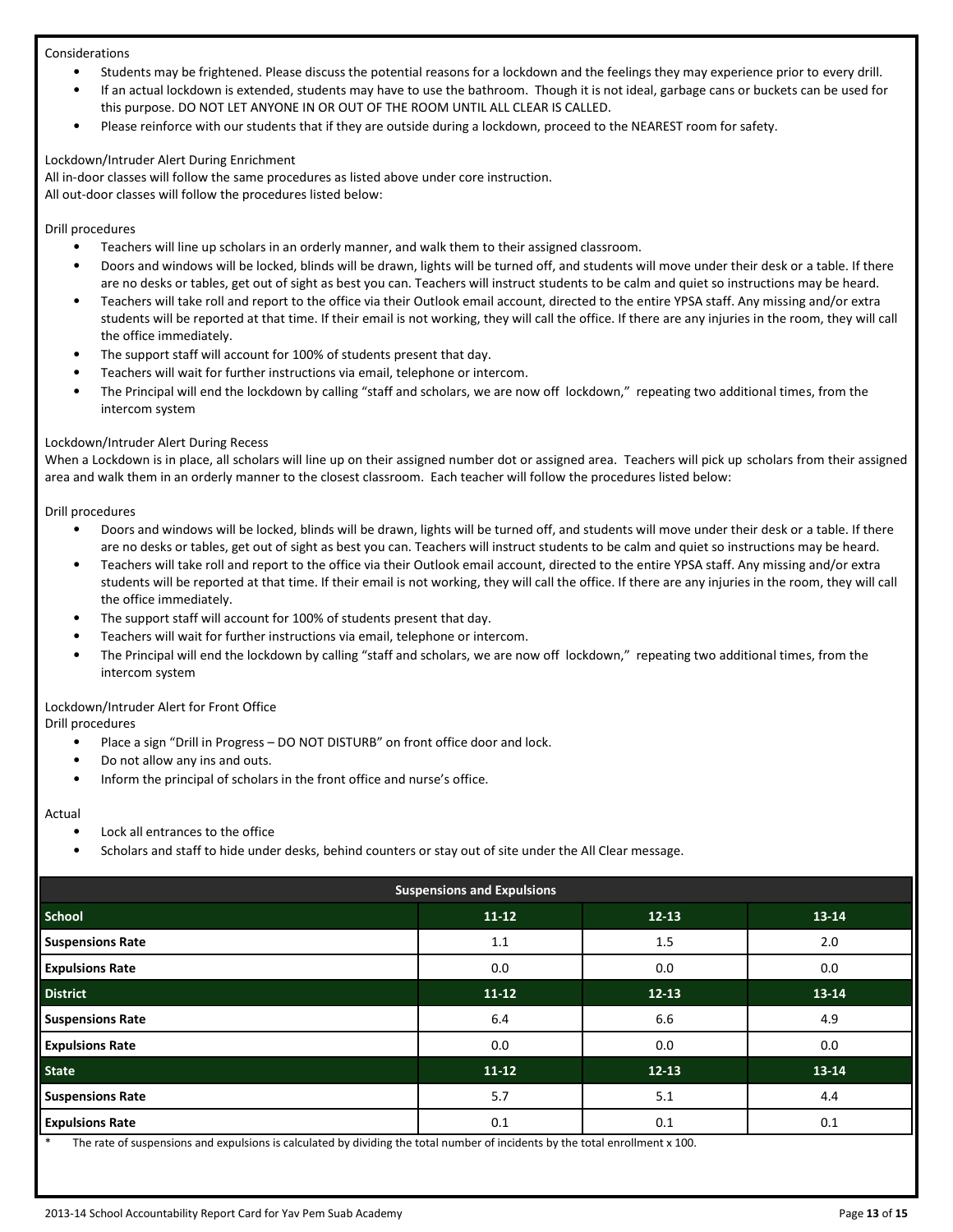# **D. Other SARC Information**

The information in this section is required to be in the SARC but is not included in the state priorities for LCFF.

| 2013-14 Adequate Yearly Progress Overall and by Criteria |               |                 |  |  |
|----------------------------------------------------------|---------------|-----------------|--|--|
| <b>AYP Criteria</b>                                      | <b>School</b> | <b>District</b> |  |  |
| <b>Made AYP Overall</b>                                  |               |                 |  |  |
| Met Participation Rate: English-Language Arts            |               |                 |  |  |
| <b>Met Participation Rate: Mathematics</b>               |               |                 |  |  |
| Met Percent Proficient: English-Language Arts            |               |                 |  |  |
| <b>Met Percent Proficient: Mathematics</b>               |               |                 |  |  |
| Met API Criteria                                         |               |                 |  |  |
| Met Graduation Rate (if applicable)                      |               |                 |  |  |

| 2014-15 Federal Intervention Program                |                 |           |  |  |
|-----------------------------------------------------|-----------------|-----------|--|--|
| <b>Indicator</b>                                    | <b>District</b> |           |  |  |
| <b>Program Improvement Status</b>                   | Not in PI       | In PI     |  |  |
| <b>First Year of Program Improvement</b>            |                 | 2008-2009 |  |  |
| Year in Program Improvement                         | Year 3          |           |  |  |
| Number of Schools Currently in Program Improvement  | 56              |           |  |  |
| Percent of Schools Currently in Program Improvement | 87.5            |           |  |  |

DW (determination waiver) indicates that the PI status of the school was carried over from the prior year in accordance with the flexibility granted through the federal waiver process.

| <b>Academic Counselors and Other Support Staff at this School</b> |     |  |  |  |
|-------------------------------------------------------------------|-----|--|--|--|
| <b>Number of Full-Time Equivalent (FTE)</b>                       |     |  |  |  |
| <b>Academic Counselor</b>                                         | 0.0 |  |  |  |
| <b>Counselor (Social/Behavioral or Career Development)</b>        | 0.0 |  |  |  |
| Library Media Teacher (Librarian)                                 | 0.0 |  |  |  |
| Library Media Services Staff (Paraprofessional)                   | 0.0 |  |  |  |
| Psychologist                                                      | 0.0 |  |  |  |
| <b>Social Worker</b>                                              | 0.0 |  |  |  |
| Nurse                                                             | 1   |  |  |  |
| Speech/Language/Hearing Specialist                                | 0.5 |  |  |  |
| 0.5<br><b>Resource Specialist</b>                                 |     |  |  |  |
| Other<br>6                                                        |     |  |  |  |
| <b>Average Number of Students per Staff Member</b>                |     |  |  |  |
|                                                                   |     |  |  |  |

One Full Time Equivalent (FTE) equals one staff member working full time; one FTE could also represent two staff members who each work 50 percent of full time.

**Academic Counselor 1888 1888 1888 1888 1888 1888 1888 1888 1888 1888** 

# **Average Class Size and Class Size Distribution**

| <b>Average Class Size</b> |      |    |    | <b>Number of Classrooms*</b> |    |                |          |                |    |    |    |    |
|---------------------------|------|----|----|------------------------------|----|----------------|----------|----------------|----|----|----|----|
|                           |      |    |    | $1 - 20$                     |    | 21-32          |          | $33+$          |    |    |    |    |
| Grade                     | 12   | 13 | 14 | 12                           | 13 | 14             | 12       | 13             | 14 | 12 | 13 | 14 |
| Kinder.                   | 22   | 23 | 20 | 3                            |    | $\overline{2}$ | 0        | 3              | 1  | 0  |    |    |
| Gr. 1                     | 22.5 | 23 | 23 | 1                            |    |                | 1        | 3              | 3  | 0  |    |    |
| Gr. 2                     | 20.3 | 23 | 22 | 3                            |    |                | $\Omega$ | 3              | 3  | 0  |    |    |
| Gr. 3                     | 22   | 23 | 22 | 2                            |    |                | $\Omega$ | 3              | 3  | 0  |    |    |
| Gr. 4                     | 22   | 24 | 24 | $\mathbf{1}$                 |    |                | $\Omega$ | $\overline{2}$ | 3  | 0  |    |    |
| Gr. 5                     | 22   | 24 | 24 | 1                            |    |                | 0        | 2              | 2  | 0  |    |    |
| Gr. 6                     | 22   | 24 | 24 | 1                            |    |                | 0        | 2              | 2  | 0  |    |    |

Number of classes indicates how many classrooms fall into each size category (a range of total students per classroom). At the secondary school level, this information is reported by subject area rather than grade level.

| FY 2012-13 Teacher and Administrative Salaries |                                  |                                                                         |  |  |  |  |
|------------------------------------------------|----------------------------------|-------------------------------------------------------------------------|--|--|--|--|
| Category                                       | <b>District</b><br><b>Amount</b> | <b>State Average for</b><br><b>Districts In Same</b><br><b>Category</b> |  |  |  |  |
| <b>Beginning Teacher Salary</b>                | \$39,885                         | \$41,761                                                                |  |  |  |  |
| <b>Mid-Range Teacher Salary</b>                | \$52,419                         | \$66,895                                                                |  |  |  |  |
| <b>Highest Teacher Salary</b>                  | \$86,028                         | \$86,565                                                                |  |  |  |  |
| Average Principal Salary (ES)                  | \$98,045                         | \$108,011                                                               |  |  |  |  |
| Average Principal Salary (MS)                  | \$100,180                        | \$113,058                                                               |  |  |  |  |
| <b>Average Principal Salary (HS)</b>           | \$115,586                        | \$123,217                                                               |  |  |  |  |
| <b>Superintendent Salary</b>                   | \$239,381                        | \$227,183                                                               |  |  |  |  |
| <b>Percent of District Budget</b>              |                                  |                                                                         |  |  |  |  |
| <b>Teacher Salaries</b>                        | 34                               | 38                                                                      |  |  |  |  |
| <b>Administrative Salaries</b>                 | 5                                | 5                                                                       |  |  |  |  |

For detailed information on salaries, see the CDE Certificated Salaries & Benefits webpage at www.cde.ca.gov/ds/fd/cs/.